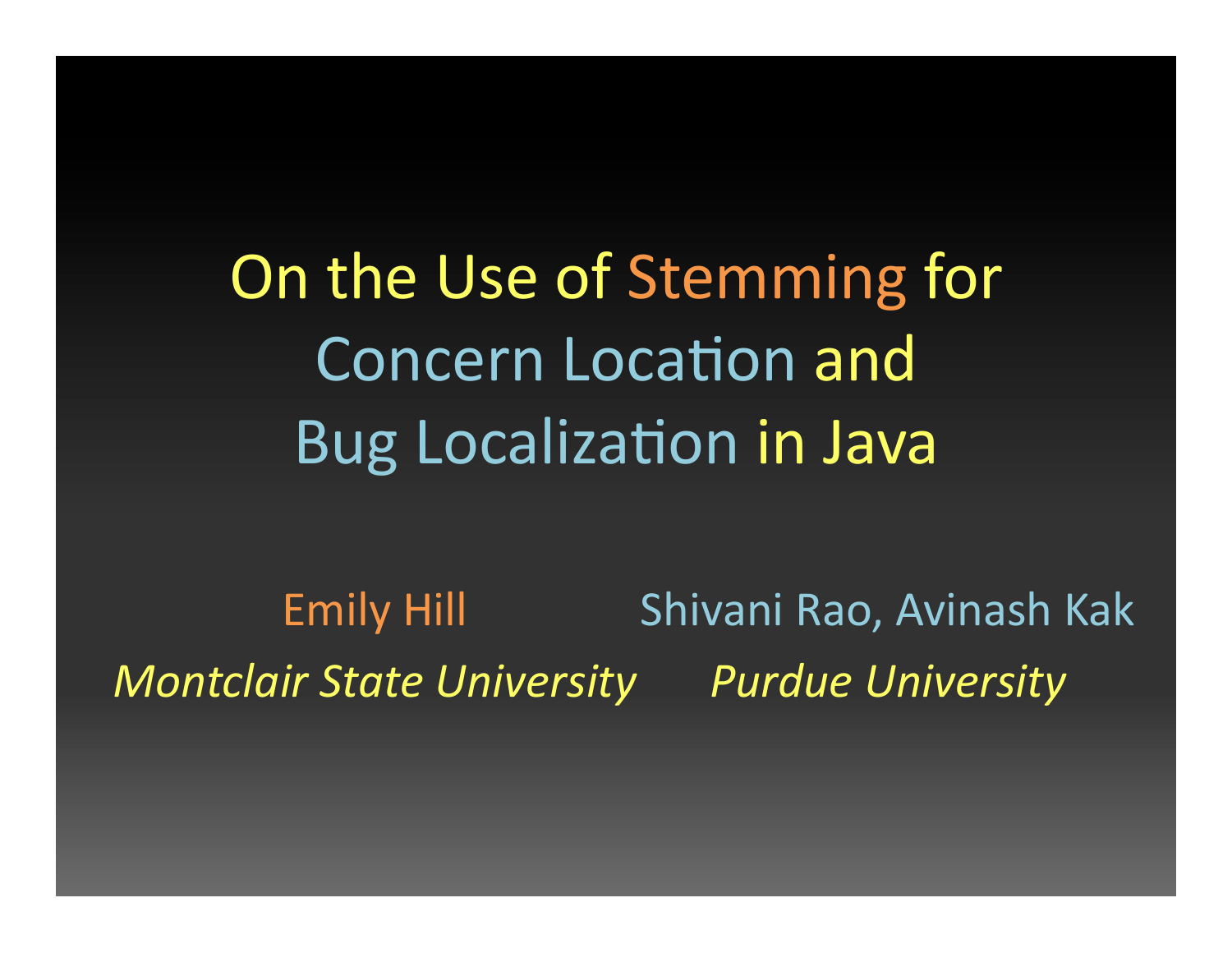## Problem: Source Code Search

**add'**

**Source Code** 

**adds'**

**adding'**

**added'**

Query: "add item"

- Stemming used to strip suffixes & improve recall by reducing words to root form, or stem **item' items'**
	- $-$  Widely studied in Information Retrieval (IR)
	- Not so much for SE (very different document style)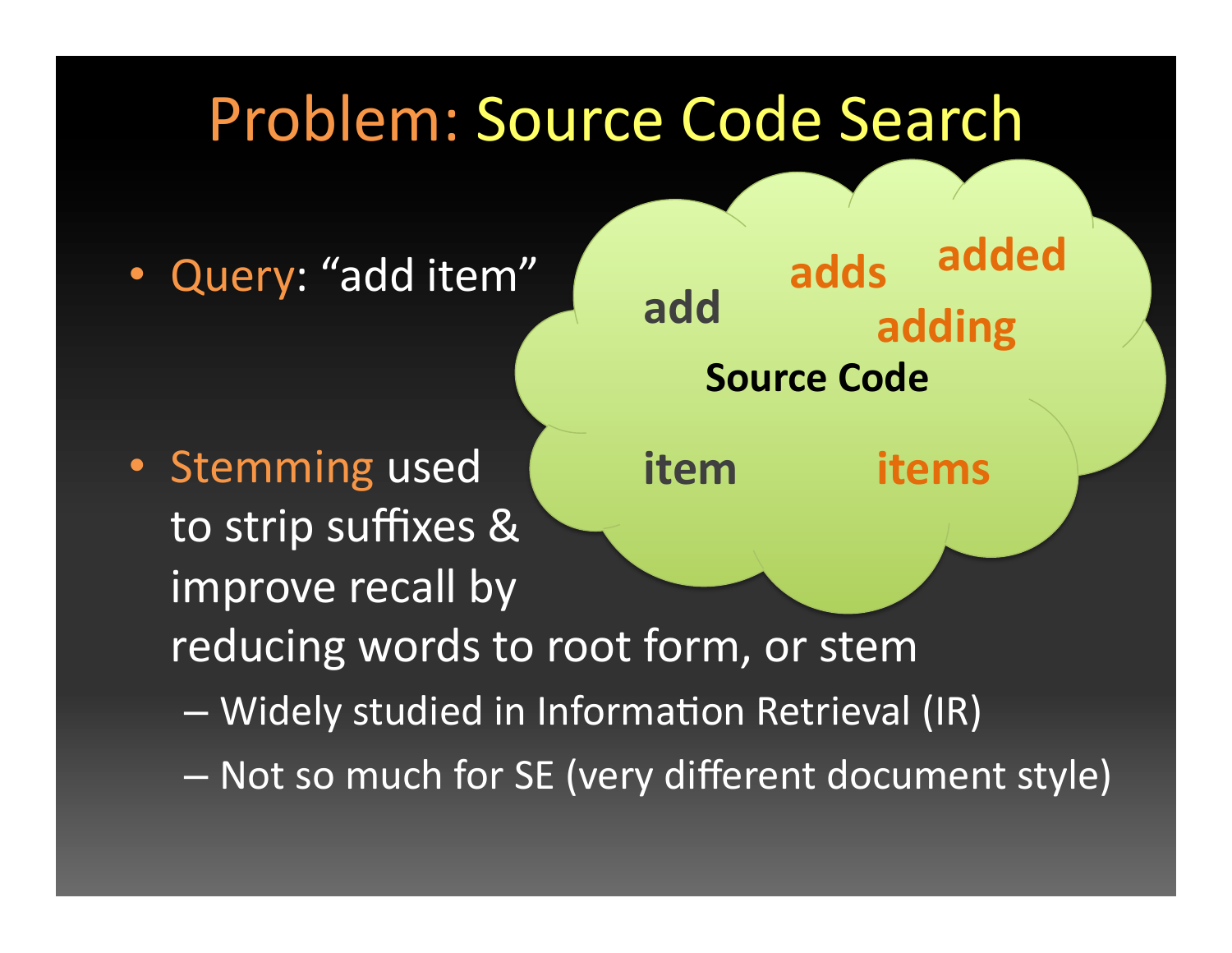## A Brief History of Stemming

- Light Stemmers (tend not to stem across parts of speech)
	- $-$  Porter (1980): algorithmic (rule-based), simple & efficient
		- Most popular stemmer in IR & SE
		- Snowball (2001): minor rule improvements
	- KStem (1993): morphology-based
		- based on word's structure & hand-tuned dictionary
		- in experiments shown to outperform porter's
- **Heavy Stemmers (can overstem, reducing precision)** 
	- Lovins#(1968):#algorithmic#
	- Paice (1990): algorithmic
	- MStem: morphological (PC-Kimmo), specialized for source code using word frequencies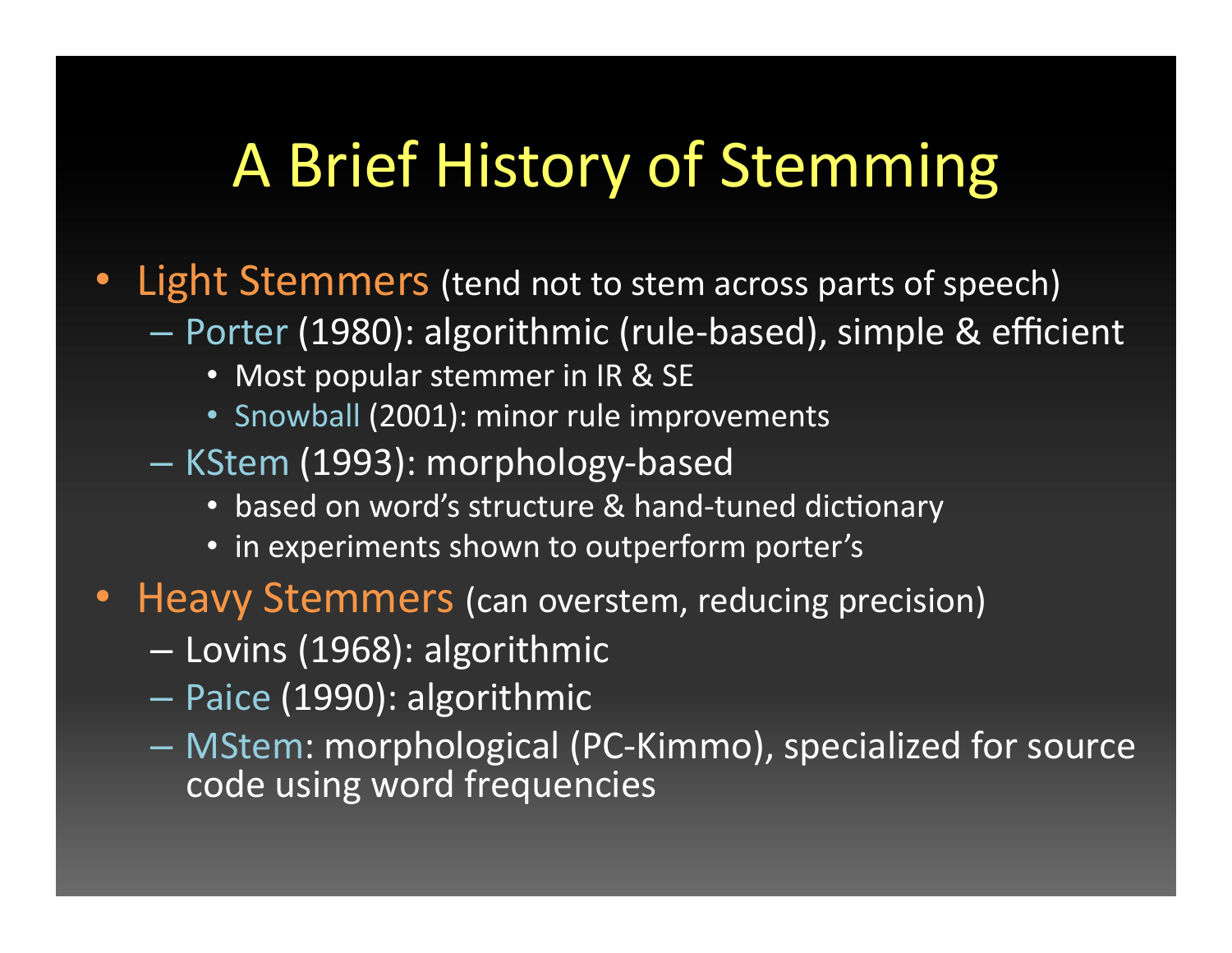# **Our Contribution**

*Investigate use of stemming for 2 different types of Java* source code search tasks with various queries:

- Bug Localization: find methods in bug fix (IR: Unigram Model) 291 bugs from iBugs dataset (ASPECTJ) with queries:
	- $-$  M291: all 291 bugs, with initial bug description as query (not title)
	- $-$  Medium: initial bug description of 126 bugs that contain both title & comments (not much code)
	- Short: title of 126 bugs − Long: title + full comments of 126 (some code)
- Concern Location: find methods implementing a concept of interest, given keyword-style queries (IR: tf-idf)
	- 8 action-oriented concerns from 4 programs (AOC), 48 queries
	- 215 documentation-based concerns from Rhino (Rhino), 645 queries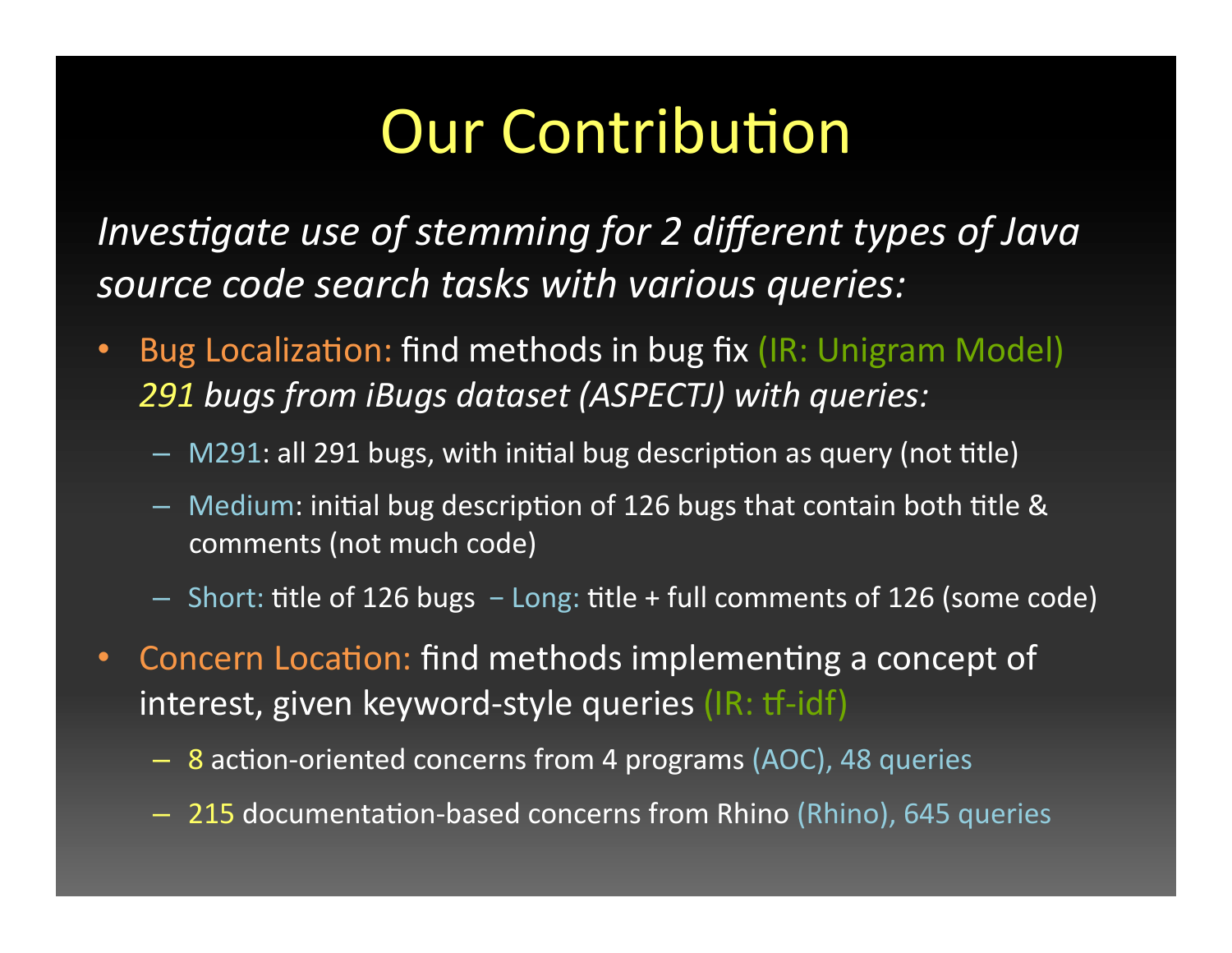## Analysis Methodology

- MAP (Mean Average Precision):  $AP$  = average precision at each relevant result
- Rank Measure [Hull '96]: rank of relevant documents for each query
- Qsets [Hull '96]: partition queries into sets:
	- $-Q_{+}:$  stemming helps
	- Q: stemming hurts
	- $-$  Q $-$ : stemming has no effect
	- $-Q_{\text{var}}$ : effect depends on stemmer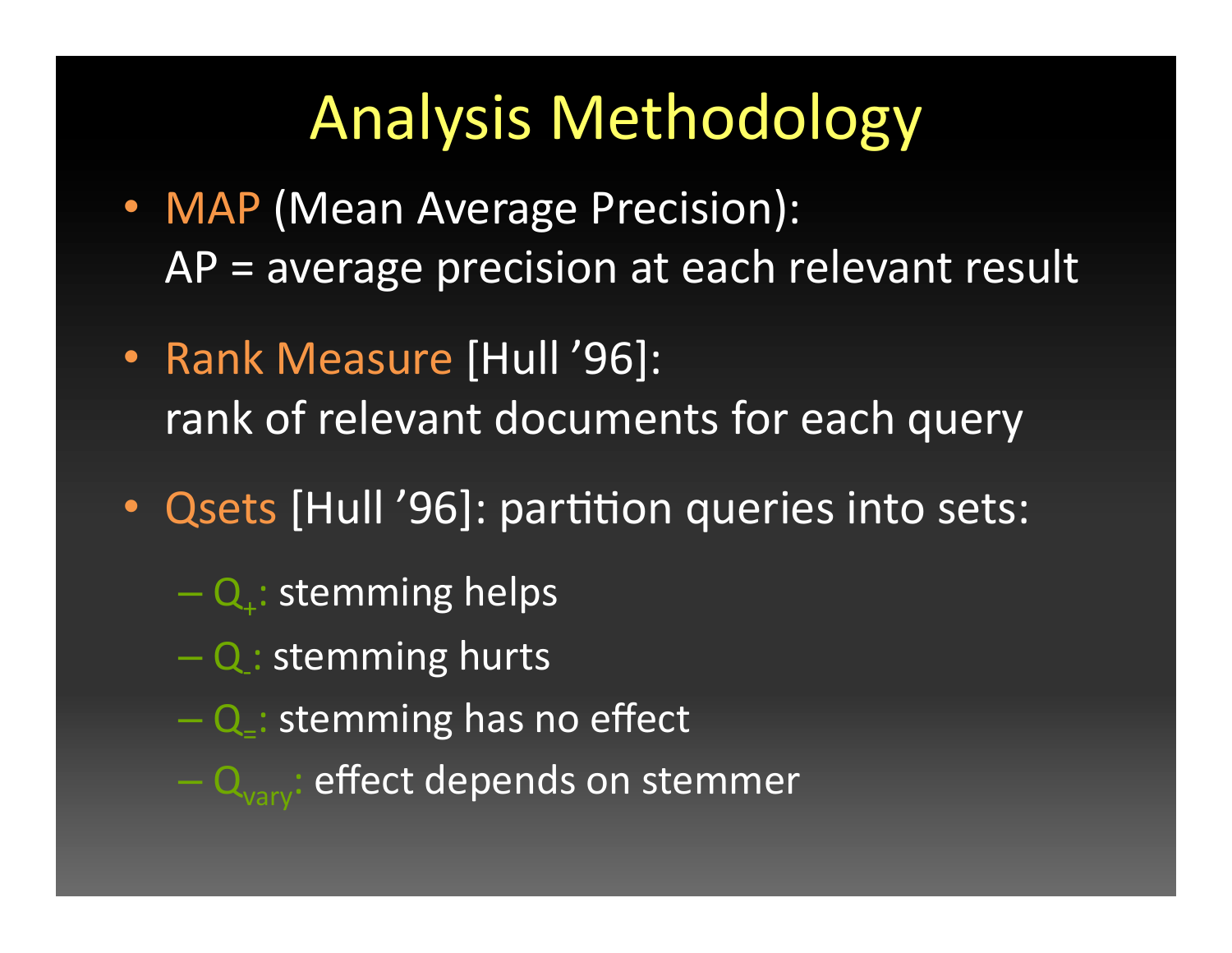### Results: Bug Localization  $A$  0.03072 0.02619 0.02619 0.02619 0.02619 0.02548 0.02548 0.01576 0.01762 0.0176 Luite: Rug Localization Table II Ulte: Rug Localiz

Set Paice KStem MStem Snowball Porter

### **MEAN MAP DIFFERENCE SCORES** Java programming to read the documentation for a subset of 80-81 concerns. The developers had varying levels of 80-81 concerns. The developers had varying levels of 8 Query | Paice | KStem | MStem | Snowball | Porter Long  $-0.02806$   $-0.006090$   $-0.004199$   $-0.008529$   $-0.01055$ Medium 0.002638 0.007970 0.01400 -0.003243 0.007280 M291 | -0.006703 | -0.002056 | -0.003738 | -0.008391 | -0.002462 Short | -0.008479 | 0.003343 | 0.0004492 | 0.0003093 | -0.002758

analyses described in Section III-A. In Section III-A. In Section III-A. In Section III-A. In Section III-A. I<br>In Section III-A. In Section III-A. In Section III-A. In Section III-A. In Section III-A. In Section III-A. In

### programming and industry experience, short in Table VII. In Table VII. In Table VII. In Table VII. In Table VI M291 Long M291 Short

The subjects were asked to formulate a query containing  $\blacksquare$  the relevant to the feature relevant to the feature and would would be feature and would be feature and would be feature and would be feature and would be feature and would be feature and would be feature and would  $b^{\text{hole}}$  the first query they would type into a search engine such a search engine such a search engine such a search engine such a search  $b$ as Google when searching when searching is the searching. They could include specific include specific include s<br>They could include specific include specific include specific include specific include specific include speci tifiers as a those words as a those were listed in the documentation of the documentation. In the documentation<br>The documentation of the documentation. In the documentation of the documentation of the documentation of the  $T = \begin{bmatrix} 1 & 1 & 1 \\ 1 & 1 & 1 \\ 1 & 1 & 1 \end{bmatrix}$ such that 3 different subjects formulated queries for each concernsity a total of 6500 concernsition and the 6500 concernsition of 6500 concernsitions.<br>The concerning combinations of Relevant Documents and the comments of Relevant Documents and the concerning com  $\mathcal{L}$  ,  $\mathcal{L}$  $\text{ball}$  the documents and the documents and the  $\text{MStem}$  represented as  $\text{MStem}$ . **|** Showball<br>
<br>
<u>| Showball</u><br>
200 400 Porter-<br>
Porterto determine the "match" between a content of the "match" between a document. The "match" between a document.<br>The "match" between a document of the "match" between a document of the "match" between a document of the "match These similarity values are then ranked in decreasing order  $300$  400 Porter $\dagger$  600  $\pm$ Porter **Snowball** MStem KStem Paice None Rank of  $\vert$ 300 400 500 600 300 Porter **Snowball** MStem KStem Paice None Ranks of Relevant Documents 300 400 500 600 700 800 Porter **Snowball** MStem KStem Paice None Rank of Relevant Documents

• Stemming plays more of a role for shorter queries

Each stemmer (and no stemming) was used with tf-idf

to search for each query. Both the source and the source and the source and the source and the source and the s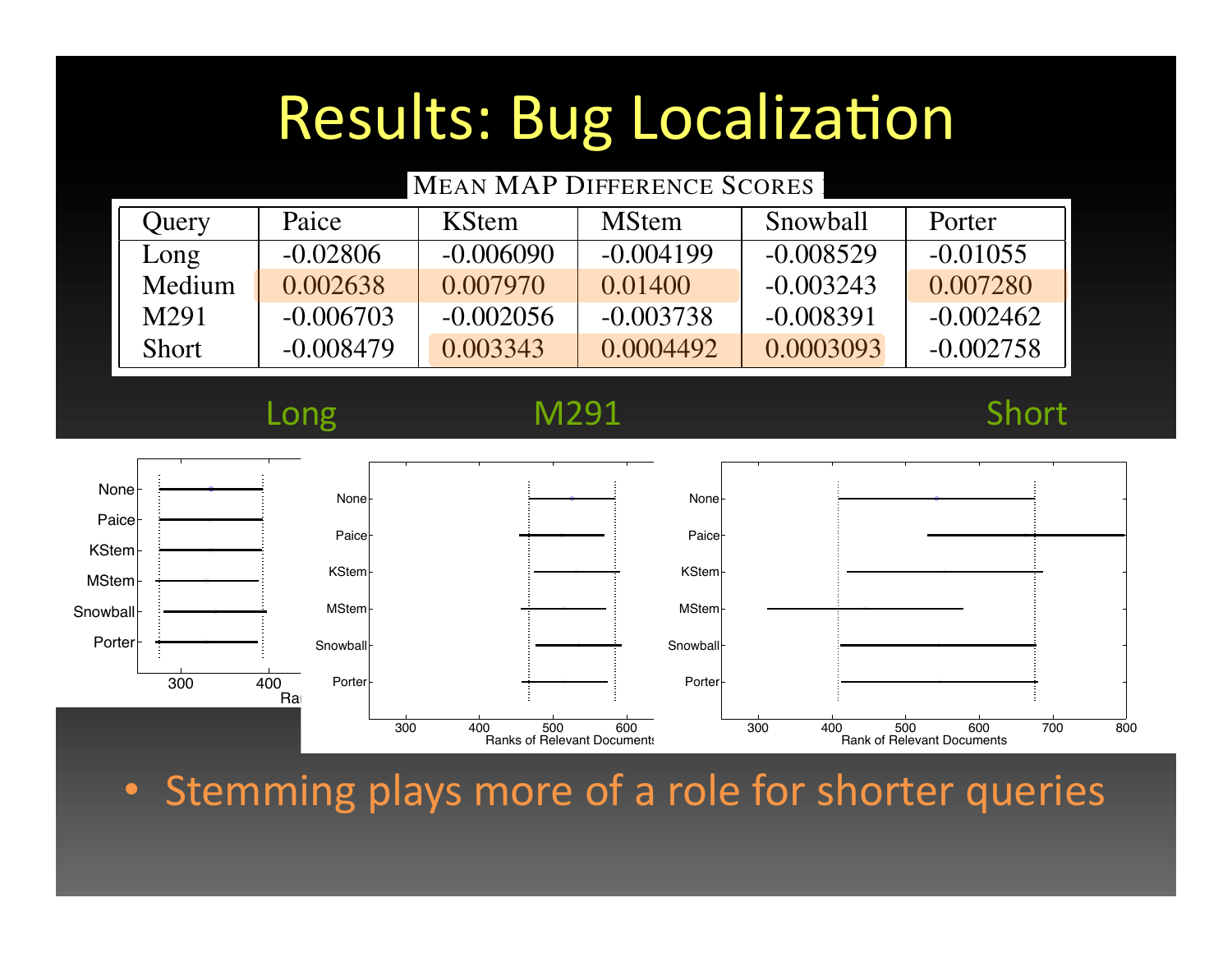### Results: Concern Location Table IX

Table VIII

Set Paice KStem MStem Snowball Porter

### MEAN MAP DIFFERENCE SCORES

| <b>Set</b> | Paice    | <b>KStem</b> | <b>MStem</b> | Snowball     | Porter       |
|------------|----------|--------------|--------------|--------------|--------------|
| <b>AOC</b> | 0.03072  | 0.02619      | 0.02548      | 0.01576      | 0.01762      |
| Rhino      | 0.002955 | 0.0007937    | $-0.0008919$ | $-0.0001163$ | $-0.0001374$ |

Java programming to read the documentation for a subset of 80-81 concerns. The developers had varying levels of  $\mathsf{Rnino}$ AOC Rhino



• Paice significantly outperforms other stemmers for Rhino, points to possible interaction with tf-idf *C. Methodology* Each steep stemmer (and no stemming) when the stemming with the step with the step with the step with the step . Paice significantly outnerforms other stemmers be the first contrary they would the first contrary would the first the search engine such a search engine such a search engine such a search engine such a search engine such a search engine such a search engine such a sea as Forming, points to possible interaction with the large

tifiers as keywords as keywords if the documentation in the documentation of the documentation. If the documentation

to search for each query. Both the queries and the source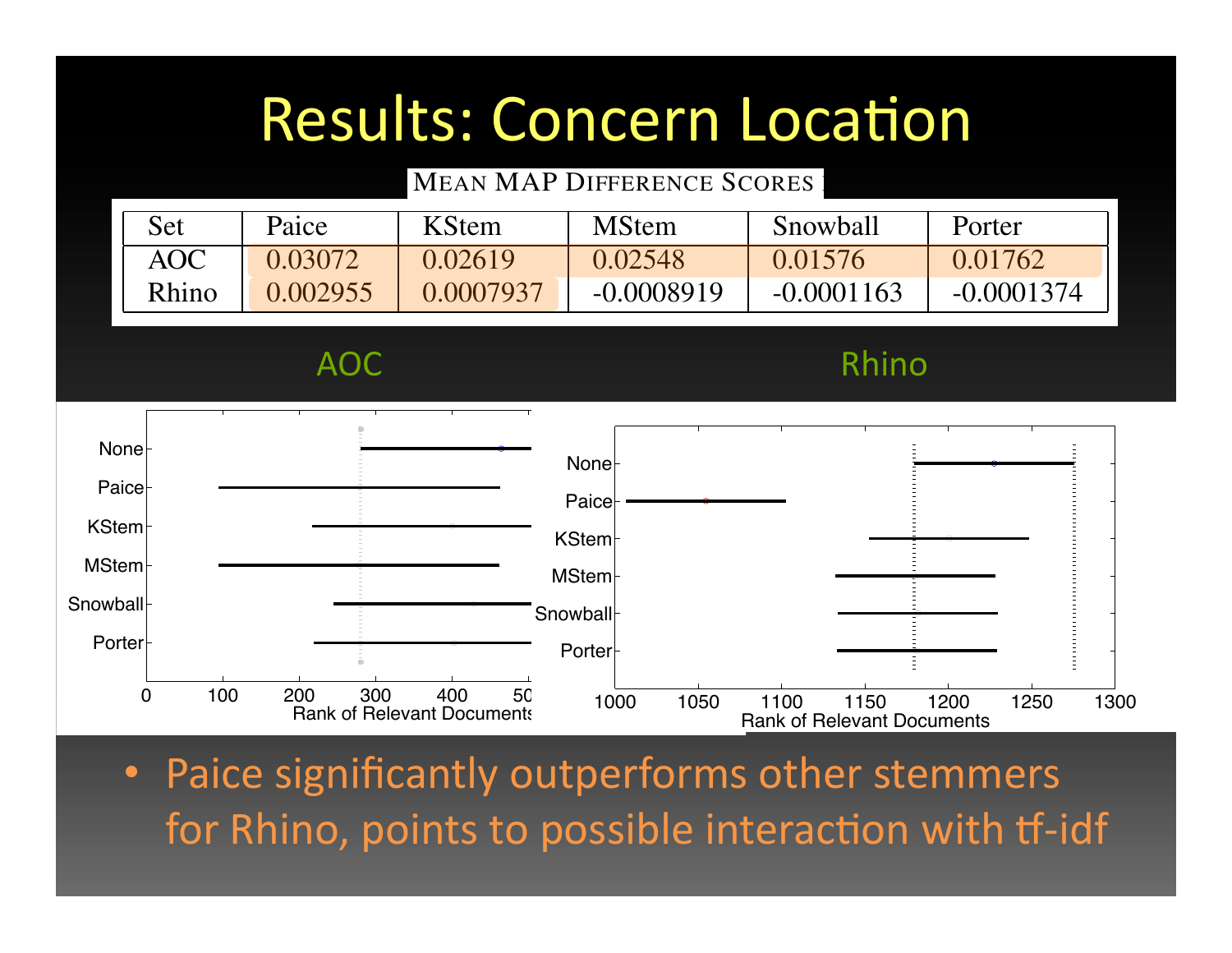### Results: Qsets Table X

AOC 18 9 3 18

NUMBER OF QUERIES WHERE STEMMING HELPS  $(Q_+)$ , HURTS  $(Q_-)$ , HAS NO EFFECT  $(Q_=)$ , AND WHERE PERFORMANCE VARIES  $(Q_{vary})$ .

• Bug Localization Mean number of words in query, notes

| Query Type     |    |    |    | $\Delta vary$ |
|----------------|----|----|----|---------------|
| Short<br>8.5   | 29 |    |    |               |
| Medium 247     | 25 | 34 |    | 61            |
| M291<br>320    | 53 | 92 | 12 | 134           |
| Long 770, code | 25 | 36 |    | 60            |

## • Concern Location **Concerne**

| CONCENT LOCALION |                       |     |               |
|------------------|-----------------------|-----|---------------|
| Query Type       | $\boldsymbol{\omega}$ | W.  | $\Delta vary$ |
| $AOC$ 2, verbs   |                       |     |               |
| Rhino 4, nouns   |                       | 239 |               |

Table X